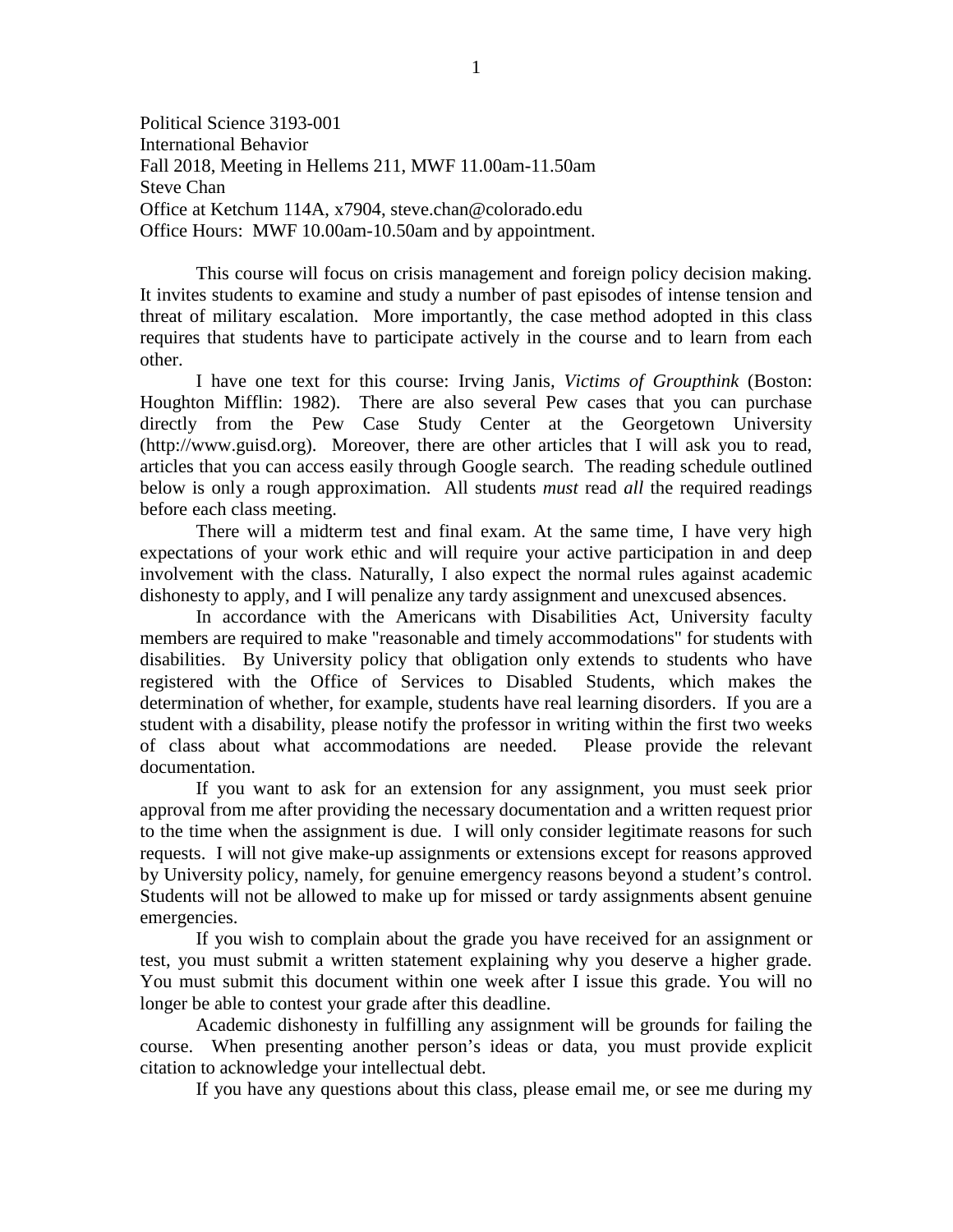office hours or by appointment. Note that the class schedule is very tight. Therefore, it is critical that you keep up with the reading assignments and class attendance. There is very little room for slip up.

Your course evaluation will be based on the following items: 10% for class participation and attendance (of course, you cannot participate if you are absent); and 20% for serving as a discussion leader. On the latter occasion, you will make a brief oral presentation (limited to no more than 10 minutes) and provide a written summary of the pertinent reading(s) (limited to one single-spaced page). You will email your written summary to me and to your classmates one day (i.e., 24 hours) before the class meets (so, for example, if you are scheduled to present on Monday, you must email your summary report by Sunday 11am). For every hour that your report is late, there will be a 2% penalty deducted from its grade.

Your written summary report and your oral presentation should focus on three concerns: (1) What are the author's main theses? (2) How do these theses relate to the other readings and lecture we have had? (3) What important conclusions about theory or policy do you draw from this author?

Your midterm test and final exam will constitute the remaining 30% and 40% respectively of your course grade. Their format will be discussed and explained later in class.

The reading schedule below is tentative as I may make adjustments to alter the timing or sequence of the readings as the semester unfolds. This is especially so due to the uncertainty at the time of this writing about how many students will be enrolled in this class, and when their turns for giving presentations will come up.

In addition to the Janis book, some readings are Pew cases that you can purchase from the Georgetown University's website (http://www.guisd.org), and others can be easily accessed through search engines such as Google or JSTOR for Norlin Library's electronic journals via Chinook. You should get hold of your readings early (especially if you happen to be the presenters for these readings), and let me know well in advance of class meetings if you encounter any difficulties in locating them.

**Note again that the following class schedule is not set in stone and may be moved around a bit. Therefore, you may be notified that your scheduled day of presentation and report submission may be moved up or delayed, and you may receive this notification from me verbally just the class before your scheduled day of presentation and report submission. This means that you need to prepare for your presentation and report well before your scheduled time. So don't wait until the last minute!**

| <b>Class Schedule</b> |                                                          |
|-----------------------|----------------------------------------------------------|
| August 27             | Introduction                                             |
| <b>August 29, 31</b>  | Graham T. Allison, "Conceptual Models and the Cuban      |
|                       | Missile Crisis," American Political Science Review 63, 3 |
|                       | (September 1969): 689-718 (JSTOR)                        |
| September 3           | Labor Day, no class                                      |
| September 5, 7        | chapter 1 (Groupthink) in Janis book                     |
| September 10          | chapter 2 (Bay of Pigs) in Janis book                    |
| September 12, 14      | chapter 3 (Korea) in Janis book                          |
|                       |                                                          |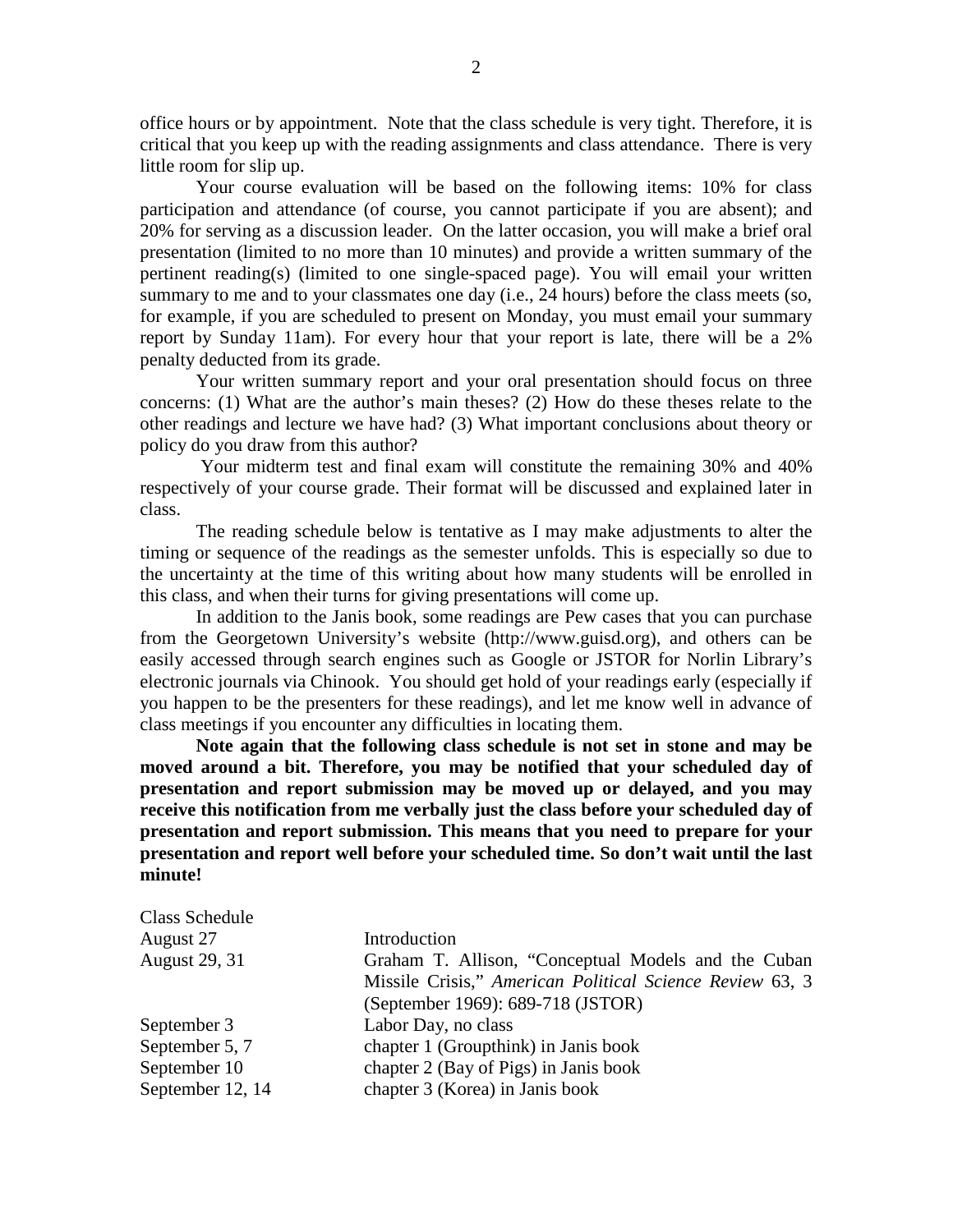| September 17     | chapter 4 (Pearl Harbor) in Janis book                        |
|------------------|---------------------------------------------------------------|
| September 19, 21 | chapter 5 (Vietnam) in Janis book                             |
| September 24     | chapter 6 (Cuban Missile Crisis) in Janis book                |
| September 26     | chapter 7 (Marshall Plan) in Janis book                       |
| September 28     | chapters 8 and 9 (Watergate) in Janis book                    |
| October 1, 3     | chapters 10 and 11 in Janis Book                              |
| October 8        | Midterm test, in class                                        |
| October 10, 12   | John J. Mearsheimer and Stephen M. Walt, "An                  |
|                  | Unnecessary War," Foreign Policy, 134 (January/February       |
|                  | 2003): 50-59 (Google)                                         |
|                  | Karen J. Alter, "Is 'Groupthink' Driving Us to War?"          |
|                  | Boston Globe (September 2, 2002) (Google)                     |
| October 15, 17   | Leslie H. Gelb, "Vietnam: The System Worked," Foreign         |
|                  | <i>Policy</i> 1, 3 (Summer 1971): 140-167 (JSTOR)             |
| October 19, 22   | Roberta Wohlstetter, "The Reality behind the Signals," pp.    |
|                  | 339-381 (chapter 6) in Roberta Wohlstetter, Pearl Harbor:     |
|                  | Warning and Decision (Stanford, CA: Stanford University       |
|                  | Press, $1962$ ) (google – you can access this chapter online  |
|                  | by searching this book's title and then clicking on this      |
|                  | chapter)                                                      |
| October 24, 26   | Dan Caldwell, "A Research Note on the Quarantine of           |
|                  | Cuba, October 1962," International Studies Quarterly 22, 4    |
|                  | (December 1978): 625-633 (JSTOR)                              |
|                  | Nicholas Schmidle, "Getting Bin Laden," The New Yorker        |
|                  | $(August 8, 2011)$ $(Google)$                                 |
| October 29       | Ole R. Holsti, "The Belief System and National Images: A      |
|                  | Case Study," Journal of Conflict Resolution 6, 3              |
|                  | (September 1962): 244-252 (JSTOR)                             |
| October 31       | Rose McDermott "The U-2 Crisis," pp. 107-134 (chapter 5)      |
|                  | in Rose McDermott, Risk-Taking in International Politics:     |
|                  | Prospect Theory in American Foreign Policy (Ann Arbor:        |
|                  | University of Michigan Press, 1998) (google – you can         |
|                  | access this chapter online by searching this book's title and |
|                  | then clicking on this chapter)                                |
| November 2       |                                                               |
|                  | Richard E. Neustadt and Ernest R. May, "The Seducer and       |
|                  | the Kid Next Door" pp. 58-74 (chapter 4) in Richard E.        |
|                  | Neustadt and Ernest R. May, Thinking in Time (New York:       |
|                  | Macmillan, 1986) (google $-$ you can access this chapter      |
|                  | online by searching this book's title and then clicking on    |
|                  | this chapter)                                                 |
| November 5       | Samantha Power, "Bystanders to Genocide," The Atlantic        |
|                  | Monthly 288, 2 (September 2001): 84-108 (Google)              |
| November 7       | Alan J. Kuperman, "The Moral Hazard of Humanitarian           |
|                  | Intervention: Lessons from the Balkans," International        |
|                  | Studies Quarterly 52, 1 (March 2008): 49-80 (JSTOR)           |
| November 9, 12   | Menkhaus and Ortmayer, "Key Decisions in the Somalia          |